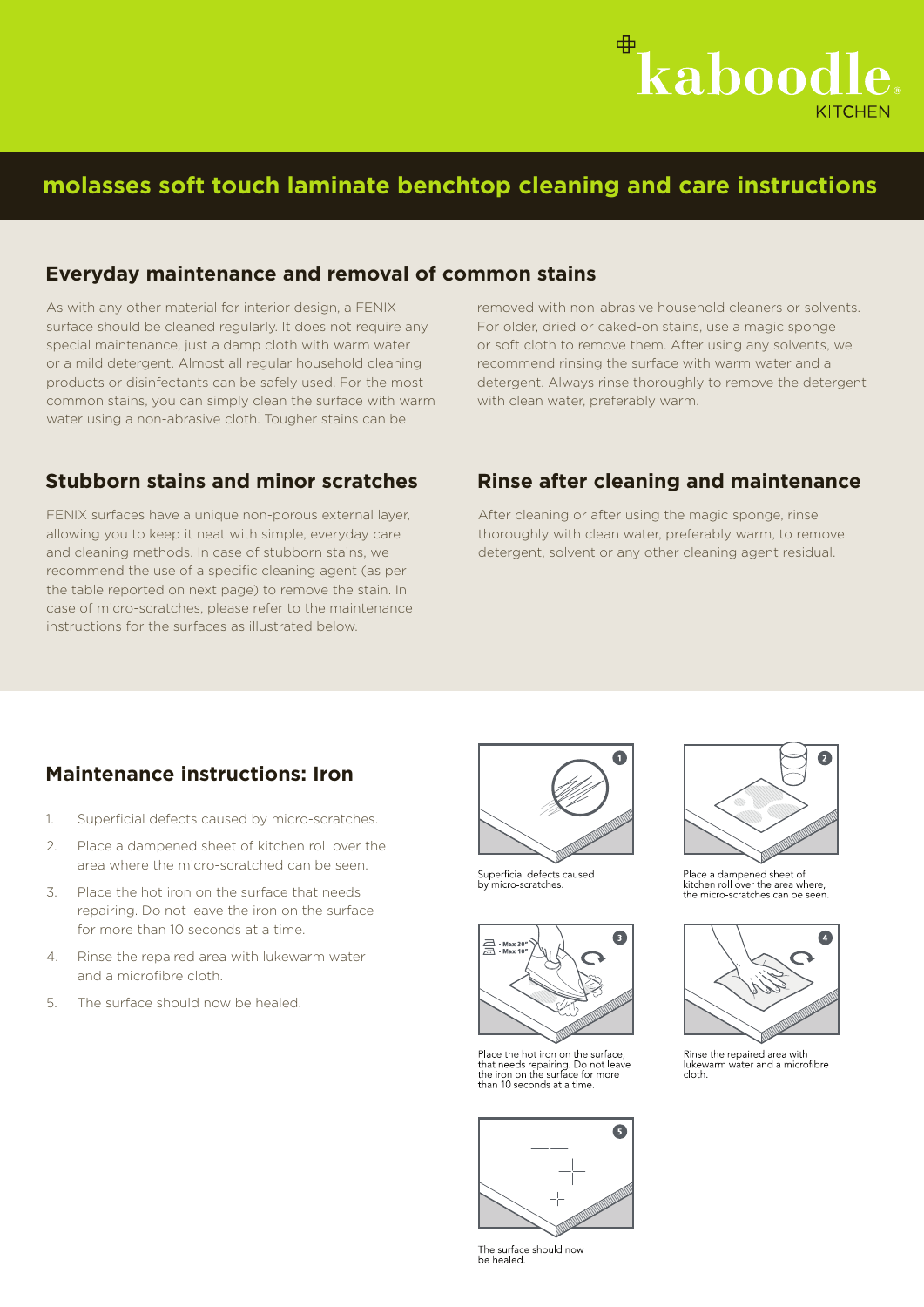

### **Maintenance instructions: Magic Sponge**

- 1. Superficial defects caused by micro-scratches.
- 2. Rub the magic sponge on the area where the micro-scratches can be seen. The sponge can be used dry or slightly damp.
- 3. The surface should now be healed.



Superficial defects caused<br>by micro-scratches.



The surface should now<br>be healed.



Rub the magic sponge on the<br>area where the micro-scratches<br>can be seen. The sponge can be<br>used dry or slightly damp.

## **For the best results when cleaning FENIX, it is important to remember the following advice:**

- Although very resistant, a FENIX surface must still never be treated with products containing abrasive substances, macrobrasive sponges or unsuitable materials such as sandpaper or steel wool.
- Strongly acidic or alkaline products should be avoided because they can stain the surface.
- Bleach and heavily-chlorinated products should be avoided because they can degrade the surface. Sodium hypochlorite should be used at concentrations lower than 5%, and for no more than 5 minuets at a time, then rinse off with a sponge or towel.
- Hydrogen peroxide at concentrations lower than 3% should be carefully rinsed off. For concentrations higher than 3%, we recommend avoiding leaving this solution in contact with the surface for more than 10 minutes at time, and the surface must be thoroughly rinsed with a non-abrasive sponge and then dried well.
- When using solvents, the cloth used must be perfectly clean so as not to leave marks on the FENIX surface. Any marks may, however, be removed by rinsing with hot water and drying well.
- Do not use furniture polishes or wax-based cleaners in general because they tend to form a sticky layer on the FENIX surface that attracts and traps dirt.
- Do not use metal scrapers, iron brushes or any other metal tool to remove stains, paint or other substances from the surface.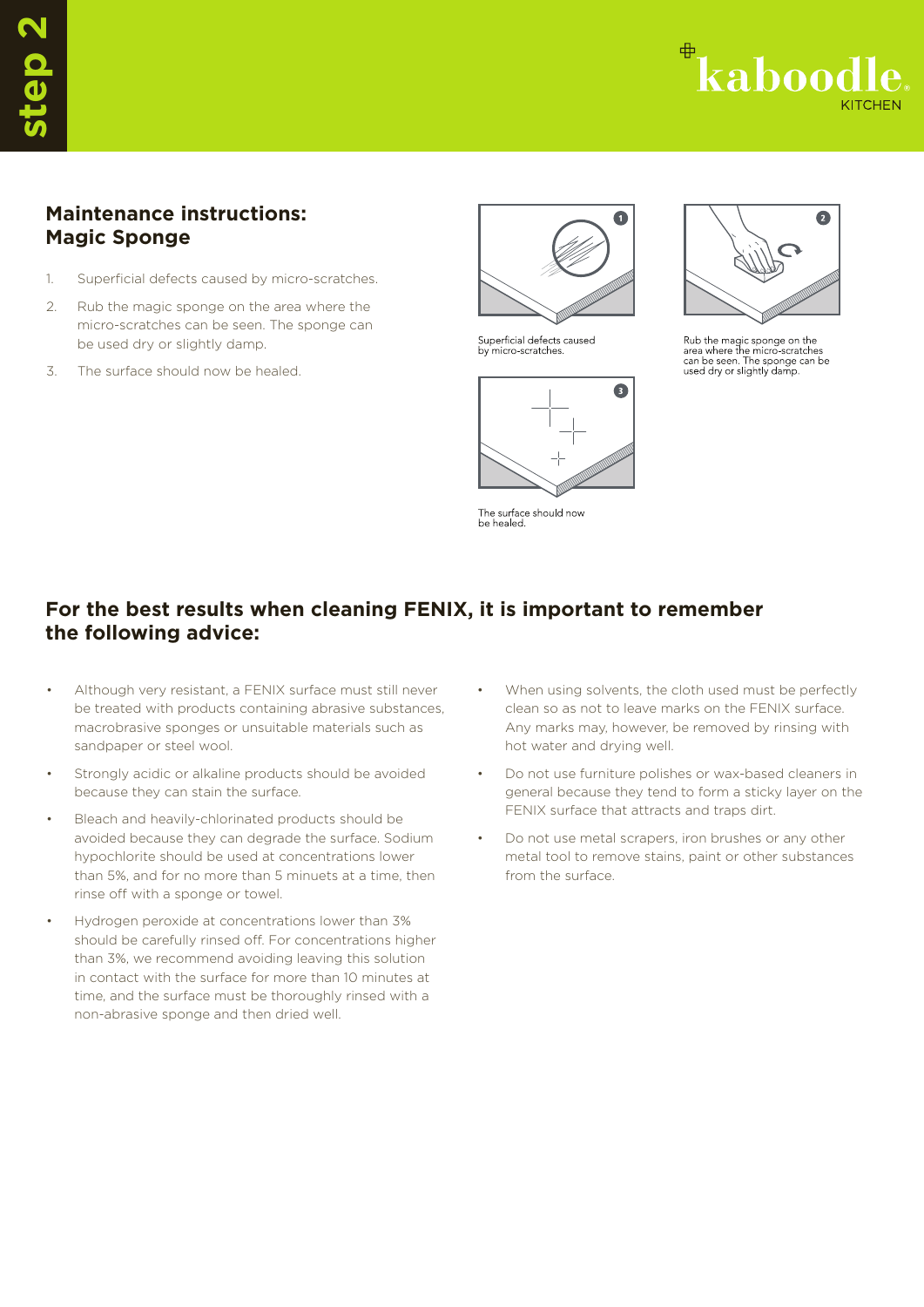

| Category                     | Type of stain                                                                                                                                                                                                                                                                                    | Age                                            |                                                                                      |                                                                                      |
|------------------------------|--------------------------------------------------------------------------------------------------------------------------------------------------------------------------------------------------------------------------------------------------------------------------------------------------|------------------------------------------------|--------------------------------------------------------------------------------------|--------------------------------------------------------------------------------------|
|                              |                                                                                                                                                                                                                                                                                                  | Light                                          | Moderate<br>and recent                                                               | Stubborn                                                                             |
| Everyday dirt                | Dust, dirt in general, mixed dust and grease<br>$\sim$<br>Fingerprints, nicotine stains, rubber marks<br>$\sim$<br>Traces and marks of limescale, rusk<br>$\sim$<br>Black smoke<br>$\sim$                                                                                                        | $\mathbf{1}$<br>3<br>$\overline{2}$<br>2       | $\overline{2}$<br>$4*$<br>5<br>2                                                     | $\overline{2}$<br>$4*$<br>5<br>$\overline{2}$                                        |
| <b>Food and drinks</b>       | Syrup, fruit or vegetable juice<br>$\sim$<br>Sugar syrup, jam, caramel<br>$\sim$<br>Spirits, milk, tea, coffee, wine, beer<br>$\sim$<br>Animal and vegetable fats and oils<br>$\sim$<br>Sauces, eggs<br>$\sim$<br>Gelatin, organic residues, gum arabic<br>÷,                                    | 1 or 2<br>1 or 2<br>1 or 2<br>3<br>3<br>2      | $\overline{2}$<br>$\overline{2}$<br>$\overline{2}$<br>$4*$<br>$4*$<br>$\overline{2}$ | $\overline{2}$<br>$\overline{2}$<br>$\overline{2}$<br>$4*$<br>$4*$<br>$\overline{2}$ |
| <b>Cleaners and polishes</b> | $\sim$<br>Detergents, soap<br>Furniture and floor polish<br>$\sim$<br>Shoe polish<br>÷,                                                                                                                                                                                                          | 1 or 2<br>3<br>3                               | $\overline{2}$<br>3<br>3                                                             | $\overline{2}$<br>$4**$<br>$4***$                                                    |
| <b>Paints and inks</b>       | Pencil marks and chalk<br>$\sim$<br>Pen ink and markers, tar<br>$\overline{\phantom{a}}$<br>Synthetic oil paint<br>$\sim$<br>Watercolour paint, colours and adhesive soluble in water or in<br>$\sim$<br>aqueous dispersion (vegetable and vinyl)<br>Graffiti, paint spray, paint, ect<br>$\sim$ | $\mathbb{1}$<br>$4**$<br>$9+10$<br>2<br>$9+12$ | $\overline{2}$<br>$4**$<br>10<br>$\overline{2}$<br>12                                | $\overline{2}$<br>$4**$<br>10<br>$\overline{2}$<br>12                                |
| <b>Cosmetics</b>             | Lipstick<br>$\sim$<br>Hairspray, foundation, face powder<br>$\sim$<br>Nail polish<br>$\sim$                                                                                                                                                                                                      | 3<br>$4**$<br>$9+4**$                          | 3<br>$4**$<br>$4**$                                                                  | $4**$<br>$4**$<br>$4^{\ast\ast}$                                                     |
| <b>Solvents</b>              | Halos, often as a result of use of solvents<br>Solvents inks for print<br>÷,                                                                                                                                                                                                                     | $4***$<br>$4**$                                | $4***$<br>$4**$                                                                      | $4***$<br>$4***$                                                                     |
| <b>Wax</b>                   | Candle wax, paraffin wax, plaster based waxes (tailoring)                                                                                                                                                                                                                                        | 3                                              | 11                                                                                   | 11                                                                                   |
| Silicones resins and glues   | Silicone mastics, silicone-based products<br>$\sim$<br>Residues of acrylic adhesives or vegetable gum after the<br>$\sim$<br>protective film has been removed<br>Two-component paints, glues and adhesives<br>$\sim$<br>Synthetic resins<br>$\sim$<br>Neoprene glue<br>$\sim$                    | 6<br>12<br>$4**$<br>$4**$<br>$9 + 4*$          | 6<br>12<br>$4**$<br>$4**$<br>$4^*$                                                   | 7<br>12<br>7<br>7<br>$4^*$                                                           |
| Organic fluids               | Body fluids and dirt hospital (cells, dermis, germs, bacteria,<br>÷,<br>blood, urine)                                                                                                                                                                                                            | 8                                              | 8                                                                                    | 8                                                                                    |